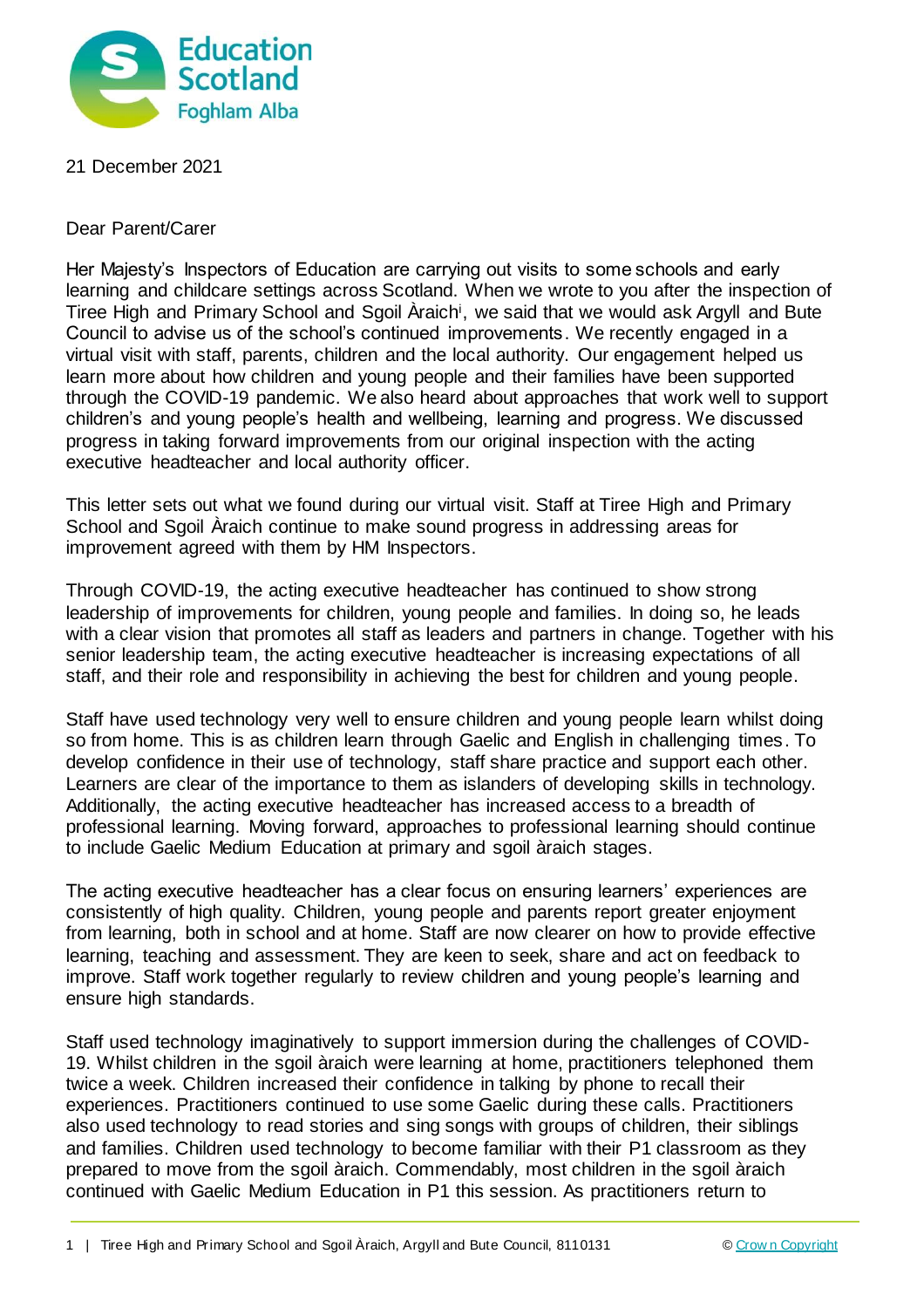

delivering total immersion within the sgoil àraich, they are using approaches such as singing. This is helping children hear, use and apply the language. Practitioners have devised a way of checking children's progress in understanding and talking Gaelic. This is giving them better information on which to plan immersion play.

At the secondary stages, there is a temporary pause due to staffing to a new offer to study social subjects through the medium of Gaelic. This learning is done jointly with teachers and young people at Oban High School. Importantly, it enables learners to build on local aspects. Young people are linking to what is cherished and significant to the island. We have discussed with the acting executive headteacher the importance of continuing to increase equity, learning, assessment, qualifications and awards through Gaelic.

Senior leaders have developed a more strategic approach to supporting the wellbeing of all children and young people. They have put in place processes to measure the success of their strategy and identify next steps. Staff have clearer roles and responsibilities, with wellbeing better planned throughout learning. They enjoy better relationships with their pupils. Staff used a range of approaches to communicate with families while learning was taking place from home. They advised families on approaches to improving health and wellbeing and learning. Children and young people benefited from weekly challenges and resources to support their wellbeing. Commendably more use is made of videos to share information and increase engagement with the community.

The acting executive headteacher has given a clear direction to improving the school. The parents to whom we spoke are happy that change is making a positive difference to their children. The innovative use of technology has significantly increased course options that young people may follow to prepare them for lifelong learning, life and work. Senior leaders have developed staff understanding of the need to measure the success of their practice, whilst looking beyond the school to national standards. The acting executive headteacher directs very well the work of a depute headteacher and two principal teachers who are based in Tiree Schools. He has linked the leadership of secondary subjects at Tiree High School to principal teachers at Oban High School. These principal teachers have a regular programme of virtual and in-person engagements with teachers at Tiree schools. The local authority needs to continue to monitor the effectiveness of this arrangement.